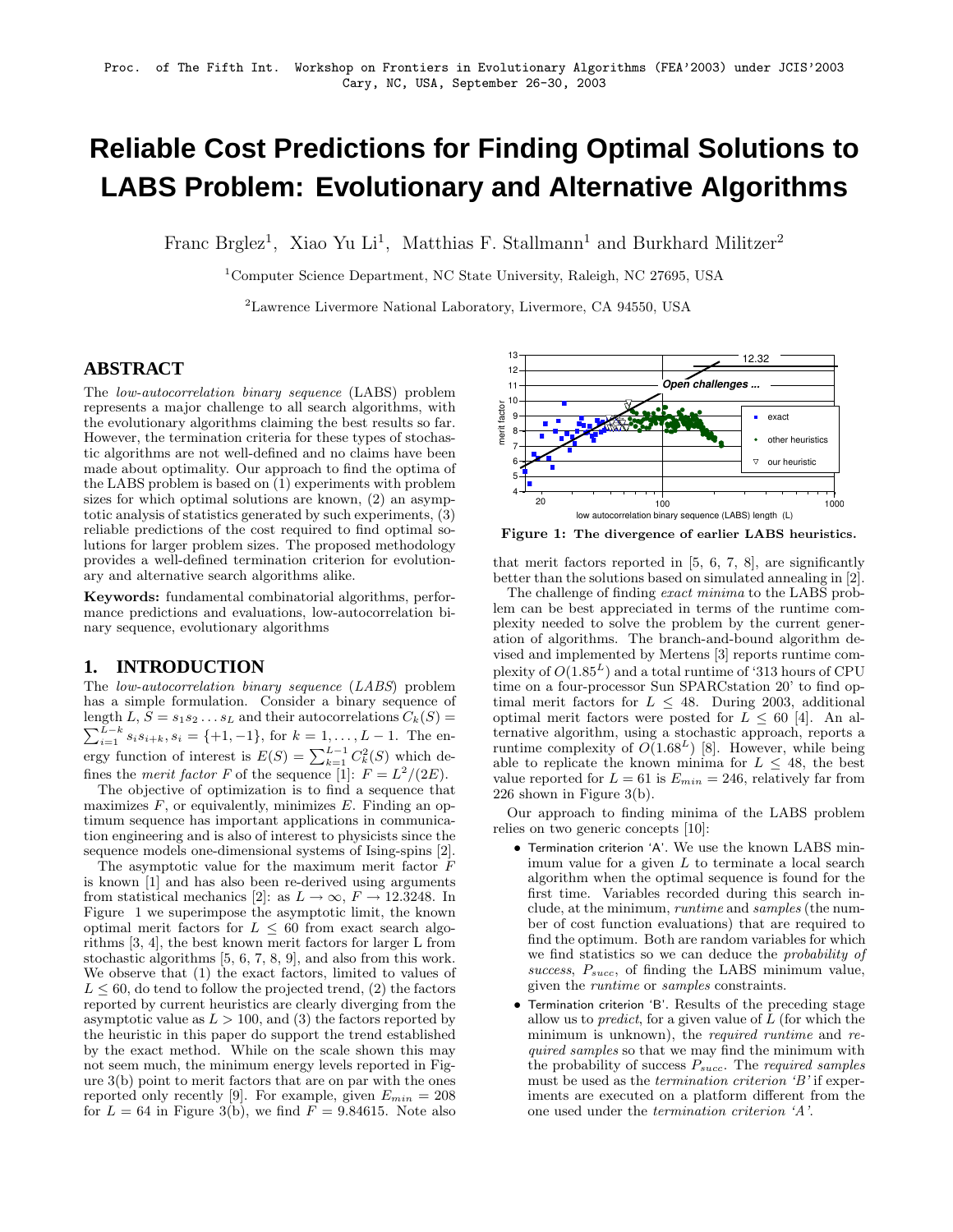The paper is organized as follows. Section 2 defines the experimental setup and reports on LABS problem experiments under the termination criterion 'A', using the Kernighan-Lin solver (KL) [11, 12, 13]. Section 3 relies on data from preceding section to report experimental results under the termination criterion 'B', not only replicating the minima from [3, 4] at a significanly lower computational cost but also introducing new minima for  $L = 61, 62, 63, 64$ . Section 4 evaluates the asymptotic performances of the KL solver and an ES solver which is based on the evolutionary strategies algorithm [7], leading to new insights and conclusions.

# **2. TERMINATION CRITERION 'A'**

The experimental testbed we use is outlined in Figure 2. Each experiment is initialized with a unique random seed from the file randomTriplets that contains three random integers on each line, making the testbed environment crossplatform consistent for any LABS solver that uses the standard IEEE random generator. Termination of each execution is controlled by the known optimum value stored in the file  $knownOptima$ , available at [4].

Data of most interest generated by these experiments are runtime (seconds, platform-specific) and samples (total number of samples to evaluate the cost function, platform-independent). These two random variables are closely correlated and, not surprisingly, both will have exponential distribution for stochastic solvers such as KL or EA described later in this paper.<sup>1</sup> While the exponential distribution of *runtime* or samples implies significant variability as illustrated in Figure 2, the variability is also  $predictable -$  shown by the close fit of observed and theoretical distributions. For example, if we allow the KL solver to search for the optimum sequence of length  $L = 34$  for 3,088,247 samples (from any randomly choosen initial sequence), the probability of finding the optimum is 0.632. However, if we increase the search limit to  $4*3,088,247$  samples or  $8*3,088,247$  samples, the probability increases to 0.981 or 0.999 respectively.

Our implementation of KL solver is based on the Kernighan-Lin algorithm [11, 12, 13] and it samples the LABS cost function in a sequence of well-defined moves, starting from a randomly chosen initial configuration. If no further improvement can be gained and the known optimum is not reached, the solver restarts from another randomly chosen configuration. Just like runtime and samples, moves and restarts both have exponential distribution. To capture the asymptotic behavior of the KL solver, we performed 128 experiments for each value of  $L$  ranging from 10 to 47. The asymptotic behavior of average restarts is shown in Figure 3; the average runtime and samples are shown in Figure 4. We analyze average restarts in the next section.

### **3. TERMINATION CRITERION 'B'**

We ask the question: 'how long should the KL solver run in order to find the optimum for  $L > 47$  with a given probability of success  $P_{succ}$ ?' We find the answer by analyzing the asymptotic behavior of either runtime, samples or restarts of the KL solver under termination criterion 'A'. An example of data is shown in the top part of Figure 3. The average

#### Experiments under termination 'A'

 $\triangleright$ Create LABSbed as a LABS-problem specific testbed environment, simpler than but similar to  $SATbed$  [16]. We consider (1) primary input files We consider  $(1)$  primary input files randomTriplets and knownOptima, (2) user-specified parameters L, solverList, nExperiments, (3) a solver encapsulator SOLVERENCAP\_A( L, randomTriplets. knownOptima, solverList, nExperiments ) that returns  $rawData(solver, L)$ , and (4) GETSTATS(  $rawData(solver, L)$ ) that returns  $statsData(solver, L)$ .

 $\triangleright$ Invoke SolverEncap A to return a tabular report  $rawData(solver, L)$  for each solver and each L, with data columns under labels such as instanceNum, runtime, samples, solution. The number of rows is determined by  $n\overline{Experiments}$ . For the same value of L, each experiment represents an equivalent problem instance, initialized by the LABS solver with a different random seed triple from the file randomTriplets.

Invoke GETSTATS to return various statistics<br>for random variables in each data column in for random variables in each data column in  $rawData(solver, L)$ , including characterization of  $rawData(solver, L)$ , including characterization underlying distributions and the respective solvability functions [16]. As shown below, the number of samples (or function evaluations) required by the KL solver to find the optimum solution for  $L = 34$  for each of the 128 experiments has exponential distribution and can vary dramatically. At best, an optimum solution is found with 43,354 samples; at worst with 13,322,800 samples; with a median, mean and standard deviation of 2,115,035, 3,088,247, and 3,006,546 samples, respectively. The runtime mean value, specific to our platform (a Linux PC with 266 MHz processor), is 6.60 seconds. Hyperlinks to complete raw and statistical results of experiments such as illustrated here, covering several solvers, and values of  $L$  up to 64 can be found on the newly created LABSbed home page [17].

 $\triangleright$ 



Figure 2: Experimental flow under termination 'A'.

values of restarts are based on 128 experiments for consecutive values of  $L = 20$  to  $L = 47$ . Also shown are three regression lines derived from the observed data for  $L \leq 47$ and data points as predicted by the respective regression lines for values of  $L > 47$ :

| nominal restarts predictor = $0.1351 \times 1.331^{L}$ (1)     |  |  |
|----------------------------------------------------------------|--|--|
| upper bound restarts predictor = $0.6754 \times 1.331^{L}$ (2) |  |  |
| lower bound restarts predictor = $0.0270 \times 1.331^{L}$ (3) |  |  |

According to the nominal restarts predictor in (1), the number of required restarts to find the optimum with  $P_{succ}$ 0.632 for  $L = 48, 60$ , and 64, is 123,851 or 3,832,423 or 12,031,820, respectively. However, not all average restarts

<sup>1</sup>Exponential distribution of runtime has been observed not only for stochastic solvers in different contexts [14], but also within a unified framework for stochastic and branch-andbound solvers applied to SAT problem instances [15]. Distributions other than exponential have also been observed in a number of related experiments with several solvers [15].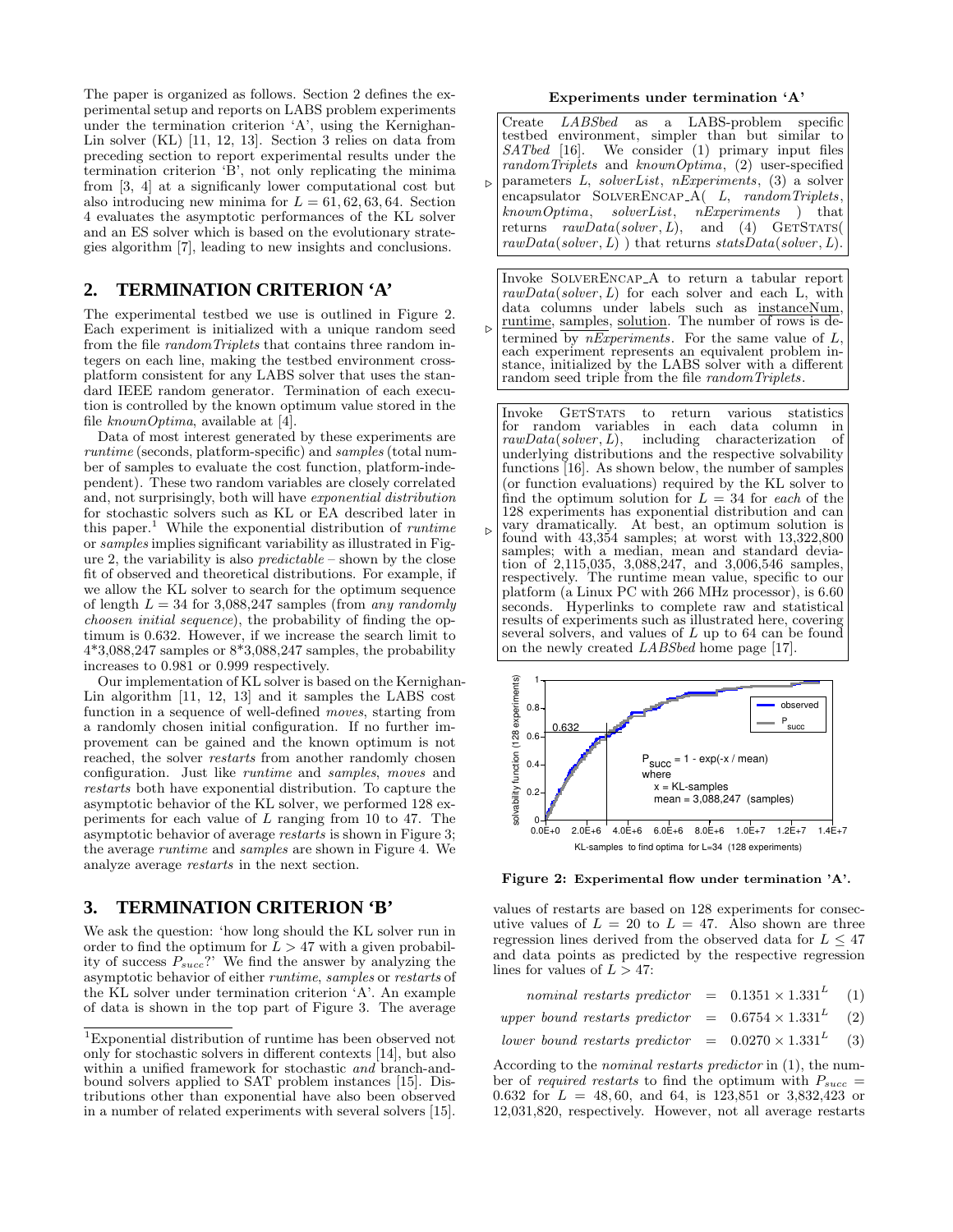reported by the KL-solver are 'on the line' that corresponds to the nominal restarts predictor. In fact, the maximum deviations from the nominal predictions for required restarts for the range of  $20 \leq L \leq 47$  are very significant: for  $L = 26$ the prediction is far too conservative (229 restarts predicted, 64 observed, a ratio of 3.59), for  $L = 41$  the prediction is far too optimistic (67,375 restarts observed, 16,726 predicted, a ratio of 4.03). Such variations by far exceed the expected statistical variability of the observed mean values of restarts: the 95% confidence intervals for the observed mean values are  $[52 \dots 77]$  for  $L = 26$  and  $[55, 527 \dots 79, 222]$  for  $L = 41$ , respectively. The empirical upper bound restarts predictor in equation (2) simply multiplies the nominal restarts predictor by a factor of 5 which is based both on the worst-case ratio of 4.03 and the observed confidence interval for mean restarts at  $L = 41$ . Using the upper bound restarts predictor, the number of *required restarts* for  $L = 41$  has the value of 81,380. Similarly, the empirical lower bound restarts predictor divides the nominal restarts predictor by a factor of 5. Clearly, such bounds may need to be adjusted for larger values of L when more experimental data becomes available.

The effectiveness of these predictors as the termination criterion 'B' is demonstrated by a series of experiments with  $48 \leq L \leq 64$  on a cluster of 4 workstations, summarized in the table in Figure 3. Using the nominal restarts predictor in equation (1), we performed 16 experiments for each  $48 \leq L \leq 62$ , 8 experiments for  $L = 63$ , and 4 experiments for  $L = 64$ . The columns reported in the table refer to sequence length  $(L)$ , best known minimum  $(E_{best})$ , best minimum reported by KL solver  $(E_{min})$ , number of experiments  $(nExpr)$ , number of times  $E_{min}$  is found  $(nHits)$ , number of unique solutions reporting  $E_{min}$  (uSols), hit ratio of nHits versus  $nExpr$  (hitR), runtime required to execute each experiment (hours on a 266 MHz workstation under Linux).

Assuming that the nominal restarts predictor values that terminate each run are 'correct', we expect each experiment to find the optimum with  $P_{succ} = 0.632$ , i.e. we expect all  $E_{min}$  to match or improve on  $E_{best}$  and the hit ratio to be 0.632. For 17 values of  $L$  in this exploratory study, we observe a hit ratio mean of 0.768 with a standard deviation of 0.191 – somewhat better than expected. The most likely reason is that for most values of  $L$  in this range, the true (and unknown) mean restart values are below the regression line. For example, finding 16 hits out of 16 experiments for  $L = 60$  implies that the predicted mean value of  $3,832,423$ restarts should really be reduced by a factor of 3, 4, or 5.

Now, we cannot say that the values of  $E_{min}$  we report for for  $L > 60$  are exact optima. However, given the experimental results at hand, the minima reported for 16 experiments with a hit ratio greater than or equal to  $0.625$  are the likely optima. If this threshold is not maintained, the number of restarts must be increased until we reach the threshold. To increase the overall reliability of the predictions, we can also increase the number of experiments while maintaining the hit ratio close to 0.632. Increasing the number of experiments for  $L = 63, 64$  is in progress, with experiments for  $L > 64$  to follow.

Compared to performance of earlier algorithms, the performance of the KL solver under the termination criterion B as shown in the graph and the last column of the table in Figure 3 is very effective: for  $L = 60$  it took  $16 \times 20 = 320$ hours to find not only one optimum solution but 16 solutions from which 10 optima were found to be unique. As shown in the graph, the *runtime* complexity of this solver is  $O(1.42^L)$ . The question arises, can we do better with an alternative solver. We return to the methodology introduced in Figure 2 to address this question in the next section.

(a) restarts predictions for the termination criterion 'B'



(b) summary of experiments based on predictions above

| L  | $E^1_{\underline{best}}$ | $E_{min}$ | nExpr | nHits          | uSols          | hitR   | $\mathrm{hours}^2$ |
|----|--------------------------|-----------|-------|----------------|----------------|--------|--------------------|
| 48 | 140 4                    | 140       | 16    | 11             |                | 0.6875 | 0.3                |
| 49 | 136[4]                   | 136       | 16    | 12             | 9              | 0.75   | 0.4                |
| 50 | 153[4]                   | 153       | 16    | 15             | 11             | 0.9375 | 0.6                |
| 51 | 153 <sup>[4]</sup>       | 153       | 16    | 5              | 3              | 0.3125 | 0.8                |
| 52 | 166[4]                   | 166       | 16    | 12             | 7              | 0.75   | 1.2                |
| 53 | 170[4]                   | 170       | 16    | 12             | 8              | 0.75   | 1.7                |
| 54 | 183[4]                   | 183       | 16    | 10             | 6              | 0.625  | 2.4                |
| 55 | 171[4]                   | 171       | 16    | 14             | 7              | 0.875  | 3.5                |
| 56 | 192[4]                   | 192       | 16    | 16             | 7              |        | 5.0                |
| 57 | 188[4]                   | 188       | 16    | 11             | 3              | 0.6875 | 13.2               |
| 58 | 197[4]                   | 197       | 16    | 13             | 7              | 0.8125 | 9.8                |
| 59 | 205[4]                   | 205       | 16    | 16             | 9              |        | 13.9               |
| 60 | 218[4]                   | 218       | 16    | 16             | 10             | 1      | 20.0               |
| 61 | 226[9]                   | 226       | 16    | 10             | 6              | 0.625  | 27.7               |
| 62 | 235[9]                   | 235       | 16    | 16             | 10             | 1      | 38.8               |
| 63 | 207 9                    | 207       | 8     | 6              | $\overline{2}$ | 0.75   | 55.0               |
| 64 | 208[9]                   | 208       | 4     | $\overline{2}$ | 2              | 0.5    | 78.6               |

<sup>1</sup>values shown for  $L < 61$  are known to be optimal.

2 runtime required to execute each experiment on

a 266 MHz workstation under Linux.

Figure 3: Termination criterion 'B' results with KL.

#### **4. LABS SOLVER COMPARISONS**

Results with the KL solver under the termination criterion 'B', summarized in Figure 3, show significant improvement over earlier published results, maintaining quality of reported minima while reducing the cost of computation. However, the current performance still would not support similar evaluations for L much greater than 72. For  $L = 77$ , the *projected runtime* (using  $1.552e-8*1.419<sup>L</sup>$ ) is 0.94 years; if the processor performance would increase tenfold, it would still take 1.1 years to complete similar runs for  $L = 84$ . What is needed is a LABS solver with *both* (1) runtime complexity significantly better than  $O(1.419<sup>L</sup>)$  and (2) constant factor significantly better than 1.552e-8 relative to our 266 MHz platform.

We argue that the performance of any LABS solver under termination criterion 'B' can be assessed by its performance under the termination criterion 'A' as outlined in Figure 2. In this section we apply identical evaluation criteria to two solvers: KL solver (described in Section 2), and an ES solver which is based on the evolutionary strategies algorithm [7].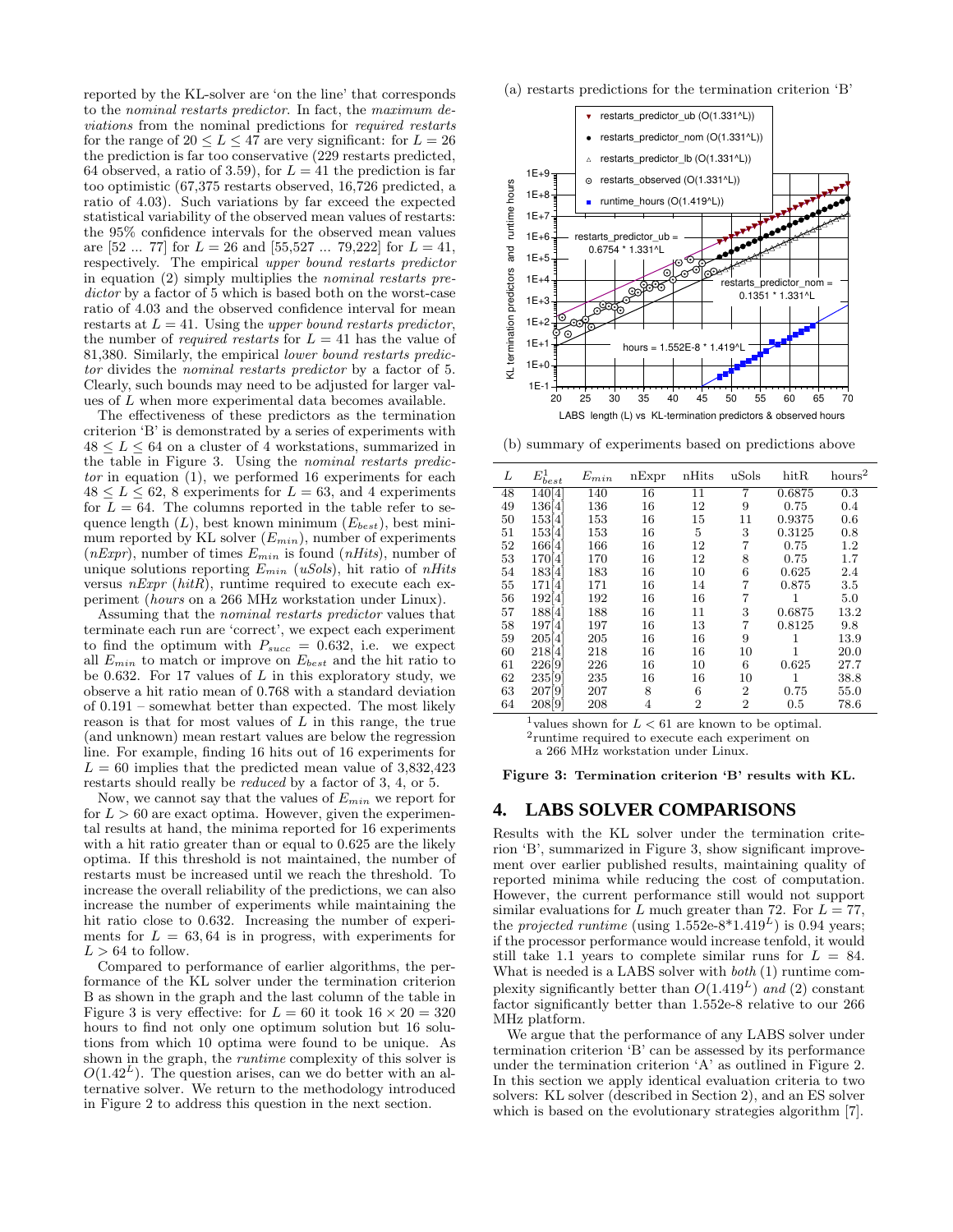Evolutionary strategies (ES) in its standard form start with an initial parent population of  $\lambda$  sequences generated at random (here  $\lambda = 10$ ). Then  $\mu$  children are generated, each by selecting a parent at random and applying a randomly chosen mutation operation to it. From the  $\mu$  children (here  $\mu = 3 * L$ ), one selects the  $\lambda$  best individuals, which form the next parent population. The process is repeated until a termination criterion is met (either a known optimum is found – method  $A'$ , or the process is repeated for an estimated number of generations – Method 'B'). The efficiency of an ES depends significantly on the type of mutations. Militzer et al. [7] developed a novel mutation operator that appears to work particularly well for the LABS problem.

Similar to KL, the ES solver also samples the LABS cost function, but now in a sequence of well-defined generations as outlined above. Our experiments demonstrate that the solvability function recorded for the ES solver, also in terms of samples, has an underlying exponential distribution similar to the one depicted for the KL solver in Figure 2. In fact, for the value of  $L = 34$ , the mean number of samples reported by the ES solver is 2,925,765 – slightly better than the mean number of samples 3,088,427 reported by the KL solver. A *t*-test declares both means to be equivalent, and a  $\chi^2$ -test declares both distributions to be equivalent.

Comparison with a single value of  $L$  is not sufficient; we rely on the asymptotic analysis for averages and ratios of averages based on 128 experiments for consecutive values of  $L = 20$  to  $L = 47$  for both KL and ES solvers. As shown in Figure 4, we pair data reported by the two solvers in terms of average samples, average runtime (in seconds), and the sampling efficiency defined as the ratio of the average number of samples to the average runtime. For each set of data we also show a regression line, similar to the one for restarts in Figure 3, that can be used to nominally predict the asympotic behavior of each solver:<sup>2</sup>

| $ES\_samples\ predictor = 5.558E+1 \times 1.370^L$             |  | (4) |
|----------------------------------------------------------------|--|-----|
| ES_runtime predictor = $7.108E-4 \times 1.397^{L}$             |  | (5) |
| $ES_{\text{efficiency predictor}} = 7.819E + 4 \times 0.981^L$ |  | (6) |
| KL-samples predictor = $1.553E+1 \times 1.423^L$               |  | (7) |
| KL-runtime predictor = $1.287E-5 \times 1.463^{L}$             |  | (8) |

$$
KL\text{-efficiency predictor} = 1.206E + 6 \times 0.973^{L} \tag{9}
$$

While we have not included the lower and upper bound predictors along with the nominal predictors, it is important to consider them in predictions of each solver's parameters as well as in comparisons between the two solvers. The upper and lower bounds on the predictor variability of the KL-solver track very well with the ones discussed in detail for KL-restarts in the preceding section: ratios of predicted to observed values can exceed a factor of 4.0. Similarly to the bounds shown for KL-restarts and including statistical variations, the bounds based on multiplying or dividing the nomimal values by 5 are valid for both KL samples predictor and KL-runtime predictor. Note however, that the variability of KL efficiency predictor is negligible.

In contrast, data points reported by the ES-solver show relatively less variability, up to a factor of 2.0 above and 1.7 below the nominal  $ES\_samples\ predictor$  – until we reach the value of  $L = 43$ . At this value, we record a nearly 14-fold increase above the nominal ES samples predictor. Also, there is a reduction by a factor of 4.3 at  $L = 46$ . Clearly, addi-



Figure 4: Asymptotic comparisons of ES and KL.

tioanl consecutive data points are needed to more completely characterize the asymptotic performance of the ES-solver; its performance variability may or may not exceed the variability demonstrated for the KL-solver up to the value of  $L = 64$  in the preceding section. The ES-solver data points shown for values of  $L = 50, 54, 58$  do track the respective regression lines closely for both ES samples predictor and  $E\overline{S}\_$ runtime predictor – however, we have no information about the points in-between. Note also that the sampling efficiency of the ES-solver has significantly more variability,

<sup>&</sup>lt;sup>2</sup>Only the *consecutive* values of  $L = 20$  to  $L = 47$  are used in the least-square fit to each data set. Data points for the ES-solver for  $\overline{L} = 50, 54, 58$  are shown for illustration only.